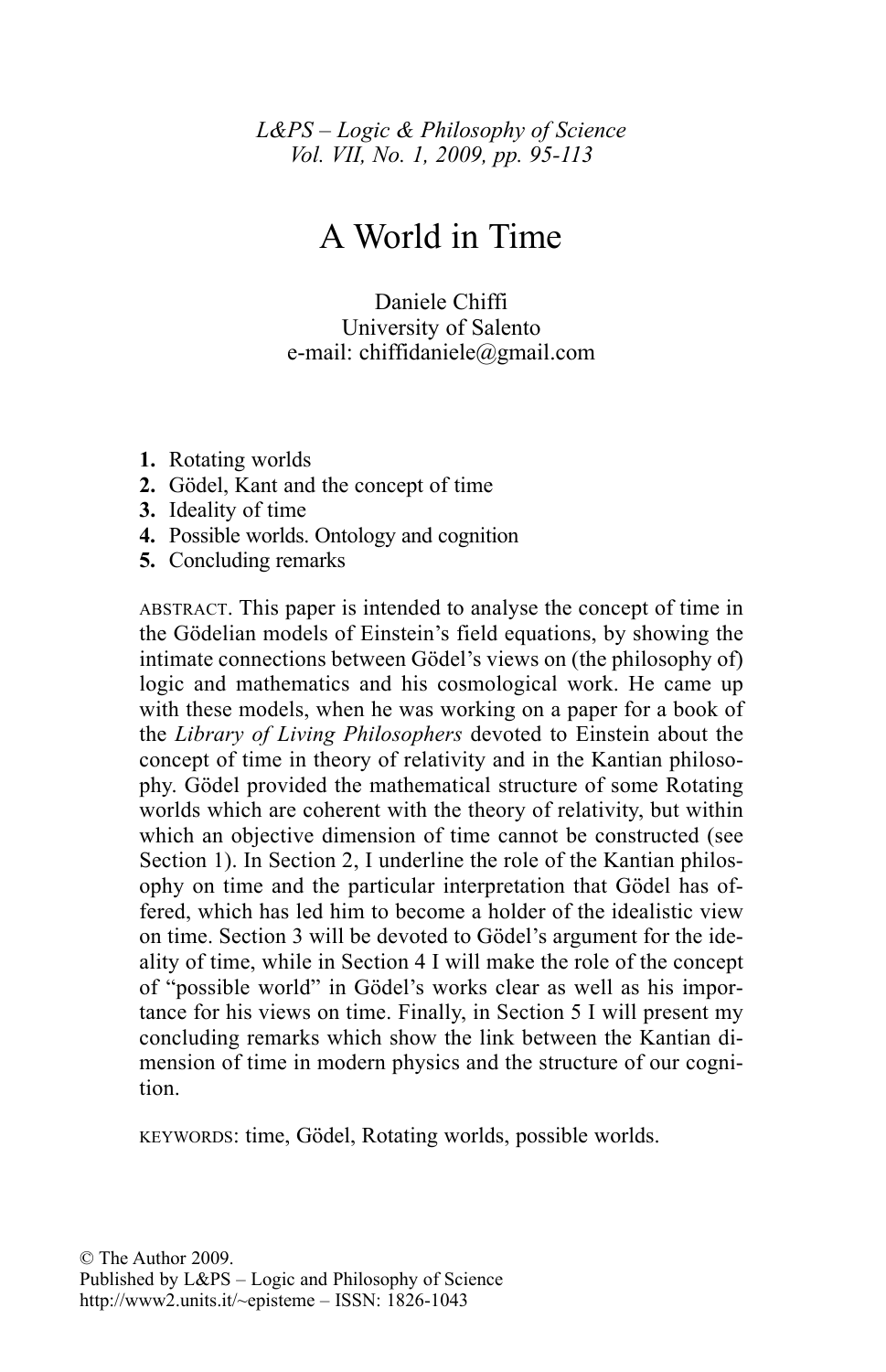Ogni cosa mortal Tempo interrompe.

F. PETRARCA, *Trionfi*

# **1. Rotating worlds**

The concept of time is a perennial issue in philosophy and in the sciences. It is quite standard to follow McTaggart's distinction between the A-series of time, in which events can be ordered by way of the non-relational predicates "is past", "is present" and "is future", and the B-series in which events can be ordered according to the relational predicates "comes before" and "comes after". Moreover, it is also important to make a distinction between an idealistic view on time and a realistic one, in order to have a better framework on the problem of time. Idealists maintain that time and change are not real, because time is Plato's "moving image of eternity", while realists maintain that time is an essential relation of the events which occur in our world.

After the formulation of the theory of relativity, many philosophers have argued that the philosophical problem of time still remains. An exception to this claim has been provided by Putnam (1967): "I do not believe that there are any longer any philosophical problems about Time; there is only the physical problem of determining the exact physical geometry of the four dimensional continuum we inhabit". On the contrary, Gödel argues: "Time remains the philosophical problem even after Einstein" (Wang 1996); and: "Time is that mysterious and seemingly self-contradictory being which, on the other hand, seems to form the basis of the world's and our own existence" (Gödel 1949b).<sup>1</sup> Gödel acknowledges that time is a fundamental issue in philosophy and that the question of time cannot only be placed upon the framework of the theory of relativity. The concept of time in the theory of relativity can be well understood if we read the following quote from Heisenberg:

In the theory of relativity future and past are separated by a finite time interval the length of which depends on the distance from the observer. Any action can only be propagated by a velocity smaller than or equal to the velocity of light. Therefore, an observer can at a given instant neither know of nor influence any event at a distant point which takes place between two characteristic times. The one time is the instant at which a light signal has to be given from the point of the event in order to reach the ob-

<sup>&</sup>lt;sup>1</sup> Yourgrau (2005) is an important monograph dedicated to Gödel and Einstein and their works in the theory of relativity. The previous quotes can be found in Yourgrau's book too.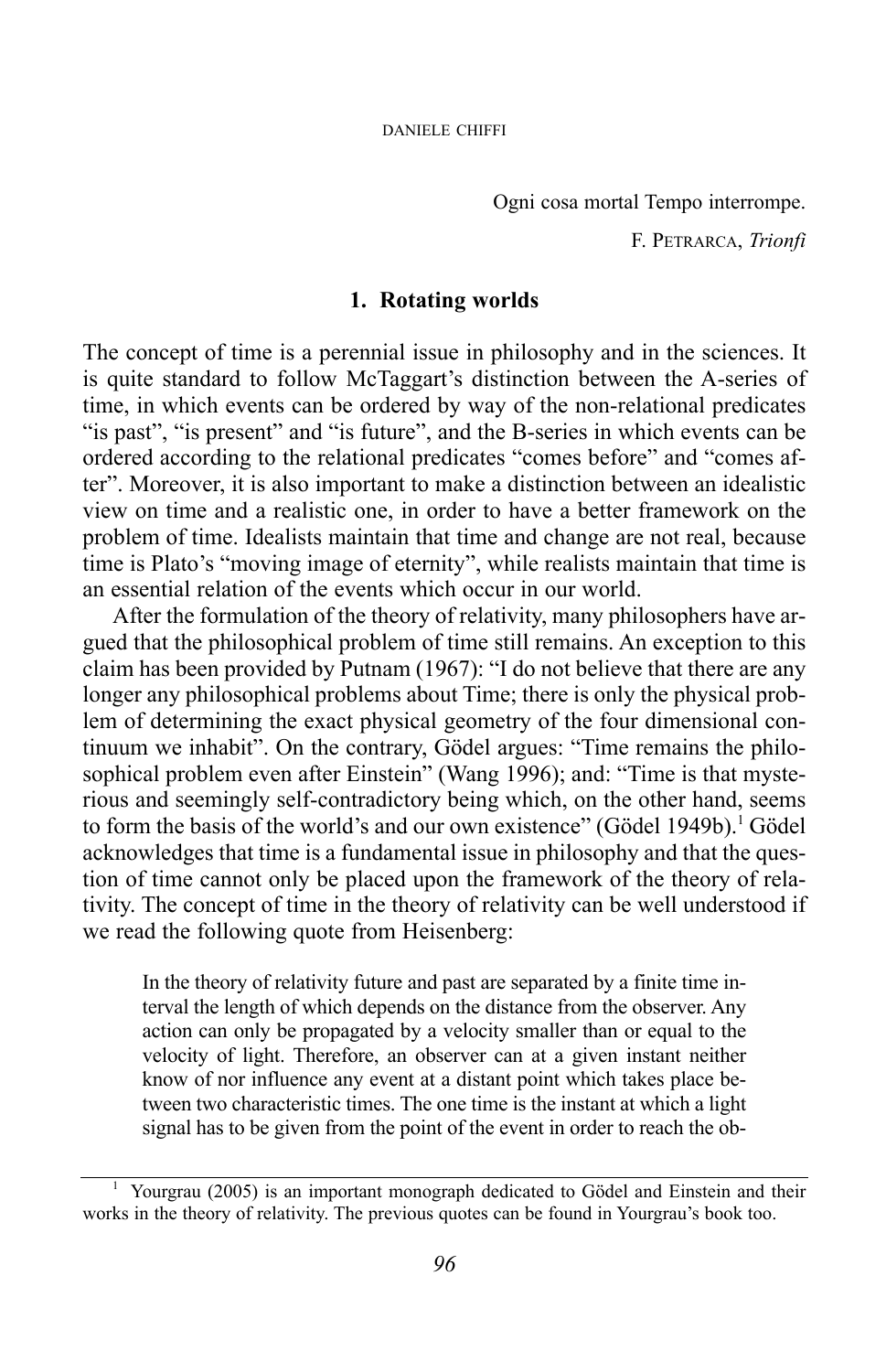server at the instant of observation. The other time is the instant at which a light signal, given by the observer at the instant of the observation, reaches the point of the event. The whole finite time interval between these two instants may be said to belong to the "present time" for the observer at the instant of observation. Any event taking place between the two characteristic times may be called "simultaneous" with the act of observation (1958, p. 71).

Thus, the "concept of time" needs the "concept of simultaneity" if we want to understand the difference between past and future and to grasp the relativistic present, otherwise we cannot apply any time-metrics, e.g., we need simultaneity between an event and a clock. Furthermore, our conception of time requires inertia, since we need to place the events in time according to the Kantian "enduring magnitude", which can be considered as a sort of physical inertia. The concept of inertia plays a very important role in the development of the theory of relativity. In effect, Gödel has proposed a solution of Einstein's field equations in the theory of relativity, which allows for Rotating worlds, i.e., worlds where the "compass of inertia" rotates everywhere relative to matter, namely it rotates relative to the totality of the galactic systems with angular velocity  $\sqrt{2}(\pi \kappa \rho)$ , where  $\rho$  is the density of matter and  $\kappa$  is Newton's gravitational constant.

A Rotating world (R-world) presents an inertial field, which can be considered as a possible "substitute" for the "absolute space", which determines the motion of bodies upon which no force acts. The inertial field determines the behaviour of the axis of the pendulum at the pole, where no force acts on it. Matter rotates with respect to this inertial field of the pendulum. Hence, the R-world does not rotate itself as a whole with respect to a particular axis, but this is a different kind of inertia which allows the rotation of the world. Nevertheless, the mutual distances of any two material particles remain constant all of the time. Rworlds present Timelike Closed Lines, which are not geodesics (namely, the shortest trajectories between two points in a particular space). "Timelike" means that the space-time lines do not exceed the speed of the light, while "close" means that the lines create a loop, which allows for time travels. Notice that it is possible to get only a partial ordering between events, because if one tries to define an absolute "before", then the events cannot be compared or they lay in a cyclic ordering. Moreover, there is no objective lapse of time and there is no linear ordering because the temporal distances lack the property of additivity in a metric space. Namely, what Gödel wants to show is that our intuitive concept of "time" cannot be elucidated in an R-world. $2$ 

 $2$  See Yourgrau (2005).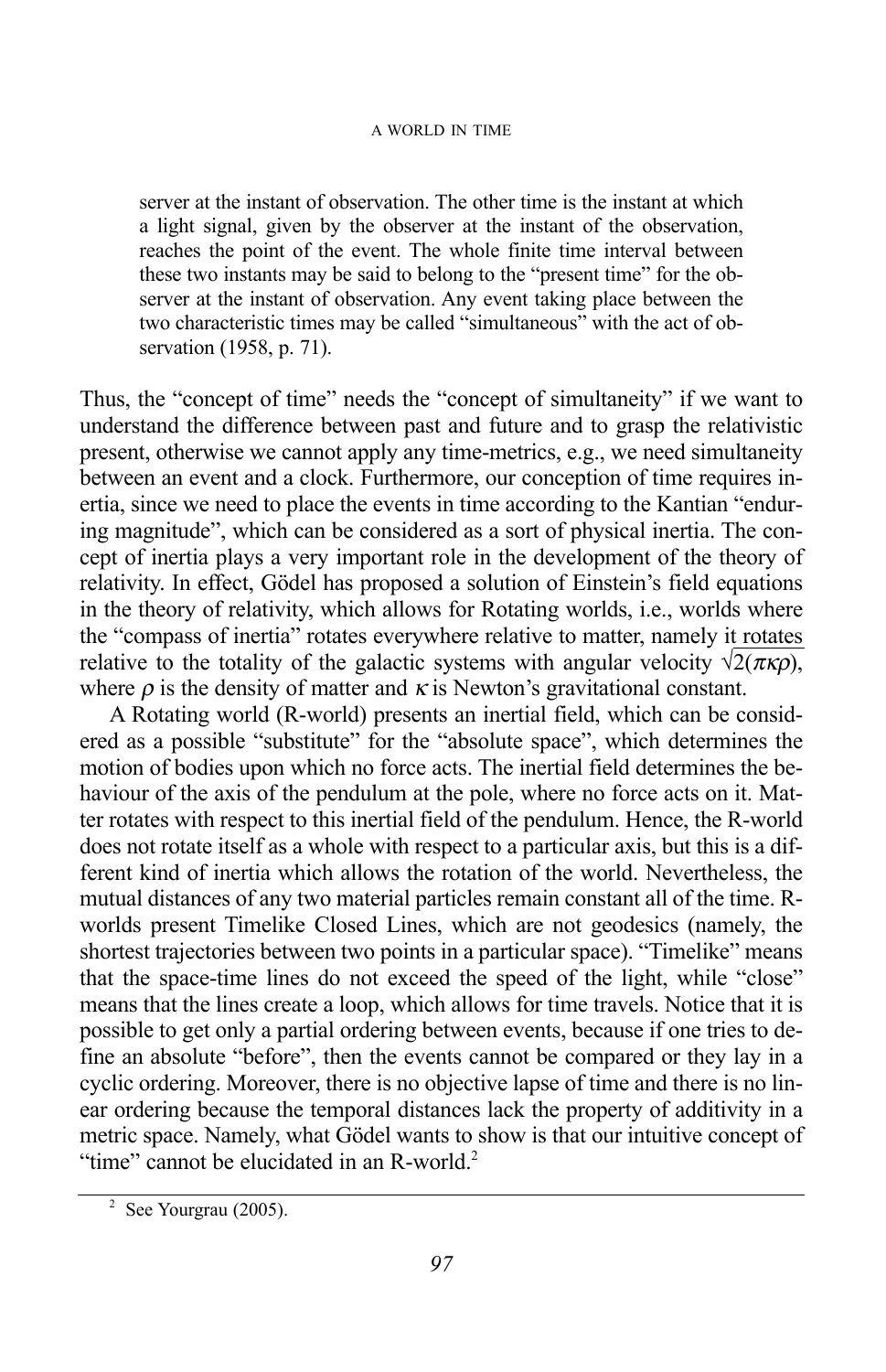He observes that if two events are simultaneous for one observer, it can be the case that they are not simultaneous for another observer, if he is in motion relative to the first observer. Hence, Gödel remarks that the statement: "'A before B by t seconds' is certainly something not inherent in the events, nor does it allow time to be a substratum in which the events are lying" (Gödel 1946/49, p. 250).

Notice that in the R-worlds, differently from the theory of relativity, it is not possible that a first signal (as presented in Reichenbach [1928] 1958, Section 22) can occur. To clarify the concept of *first-signal*, imagine the following situation. We want to send a signal from *P* to *P'*. We call  $E_1$  the event of the departure of the signal from *P*, while *E*′ is the event of its arrival on *P*′. Simultaneously at the arrival of the signal, another signal is sent from *P*′ to *P*. Let the event of the arrival of the signal from  $P'$  to  $P$  be called  $E_2$ . Therefore, the order of *E'* relative to  $E_1$  and  $E_2$  is the following:  $E' > E_1$  and  $E' < E_2$ . Consider now an event *E* on *P* for which  $E_1 \le E \le E_2$ . We could ask which is the position of *E* relative to *E'*. If the first signal is sent from *P* then  $E > E'$ , while if the first signal is sent from  $P'$  then  $E' > E$ . Thus, E and E' cannot be correlated, namely they are indeterminate in respect to the time order. Of course, this requires the velocity of light to be limited, since if one assumes the Newtonian framework within which the velocity of light is infinite, then the interval  $E_1 - E_2$  will be reduced to a point  $E_0$ . In addition, if we accept that the velocity of the signal is finite, then the first signal determines a finite interval and not a pointlike event, e.g., we can provide a topological definition such that "any two events which are indeterminate as to their time order may be called simultaneous" (*ibid.*, p. 145) and therefore any event which occurs in *P* between  $E_1$  and  $E_2$  is indeterminate and simultaneous with  $E'$ .



In case of an R-world, we cannot have a first signal, since from every spacetime point a signal can be sent to every other point, which goes back to its de-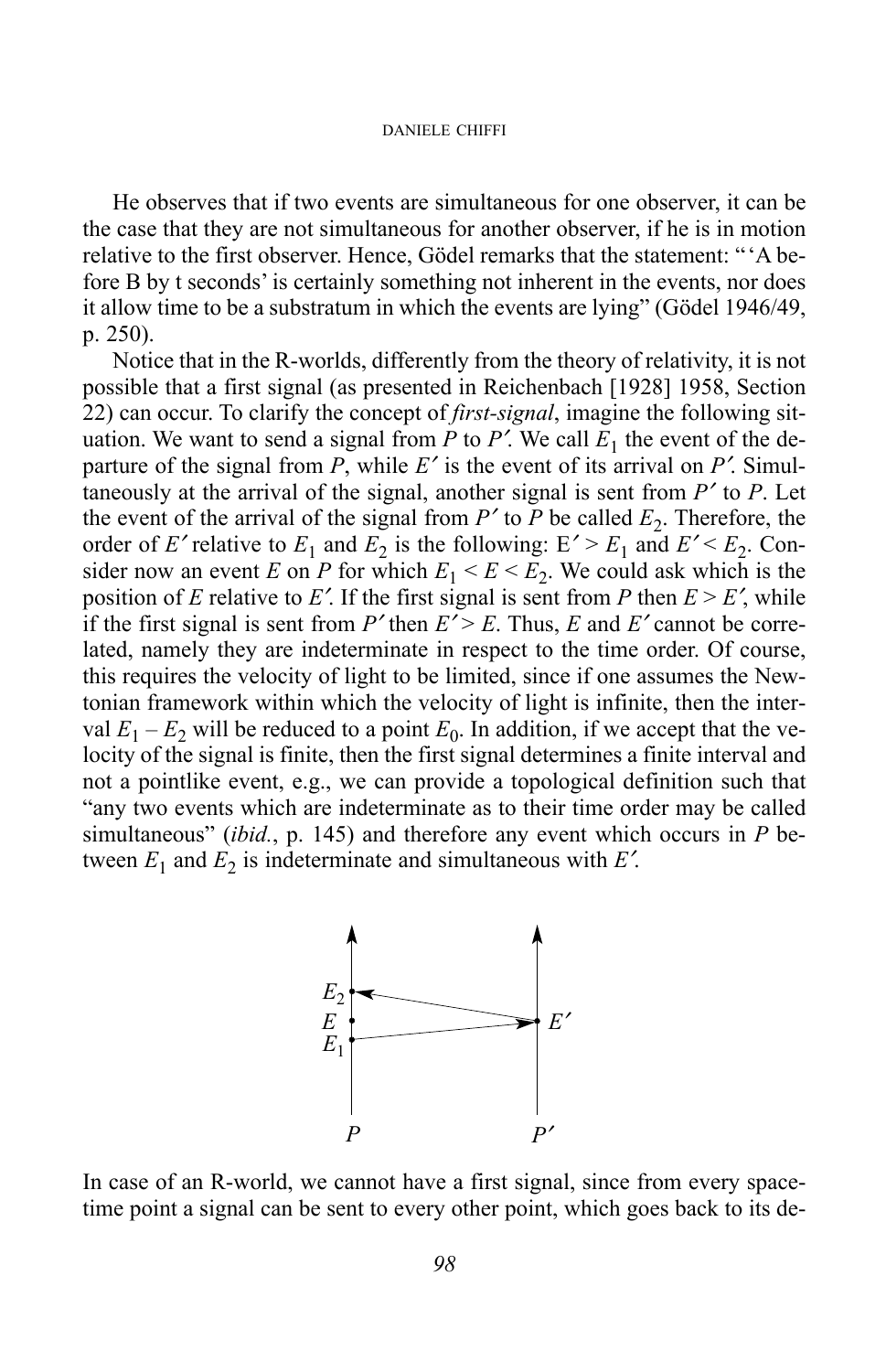parture point, since the trajectory is a circle. This implies that every observer has his own "now", which cannot represent the objective flow of time. A similar point on the role that the concept of "now" plays was addressed by Einstein in some conversations with Rudolf Carnap, which have been reported in his intellectual autobiography.<sup>3</sup>

Gödel observes that another important feature is that his solution of Einstein's field equations seems to be not coherent with *Mach's principle*, which is, in any case, a principle logically independent of the theory of relativity. Mach's principle greatly inspired Einstein in the development of the theory of relativity. This principle states that: "mass there influences inertia here", i.e., position and velocity are relative concepts and this fact implies that even our concept of inertia needs to be relativized. $4$  Mach presented this principle in his *Mechanics* (but the principle is nowadays known after that Einstein popularized it in 1918) where he attacked the Newtonian idea of the absolute space and the absolute time, because he argues that all the principles of mechanics are based on our experience of relative locations and relative motions, hence also the concept of inertia should be revisited.<sup>5</sup> Thus, according to Mach, in-

<sup>3</sup> "Once Einstein said that the problem of the Now worried him seriously. He explained that the experience of the Now means something special for man, something essentially different from the past and the future, but that this important difference does not and cannot occur within physics. That this experience cannot be grasped by science seemed to him a matter of painful but inevitable resignation. I remarked that all that occurs objectively can be described in science; on the one hand the temporal sequence of events is described in physics; and, on the other hand, the peculiarities of man's experiences with respect to time, including his different attitude towards past, present, and future, can be described and (in principle) explained in psychology. But Einstein thought that these scientific descriptions cannot possibly satisfy our human needs; that there is something essential about the Now which is just outside the realm of science. We both agreed that this was not a question of a defect for which science could be blamed, as Bergson thought. I did not wish to press the point, because I wanted primarily to understand his personal attitude to the problem rather than to clarify the theoretical situation. But I definitely had the impression that Einstein's thinking on this point involved a lack of distinction between experience and knowledge. Since science in principle can say all that can be said, there is no unanswerable question left. But though there is no theoretical question left, there is still the common human emotional experience, which is sometimes disturbing for special psychological reasons" (Carnap in Schilpp 1963, pp. 37-38).

<sup>4</sup> In fact, in general relativity, the *principle of equivalence* – between the "freely falling trajectories in a *gravitational field* and the trajectories described by the free particles affected by no force at all – replaces the classical law of inertia holding in both Newtonian mechanics and special relativity" (Friedman 2008, p. 108).

<sup>5</sup> Isaac Newton presented his well-known "rotating bucket argument" in order to show the difference between an absolute motion and a relative one and between the absolute space and time and their relative counterparts. Mach would interpret that experiment without any reference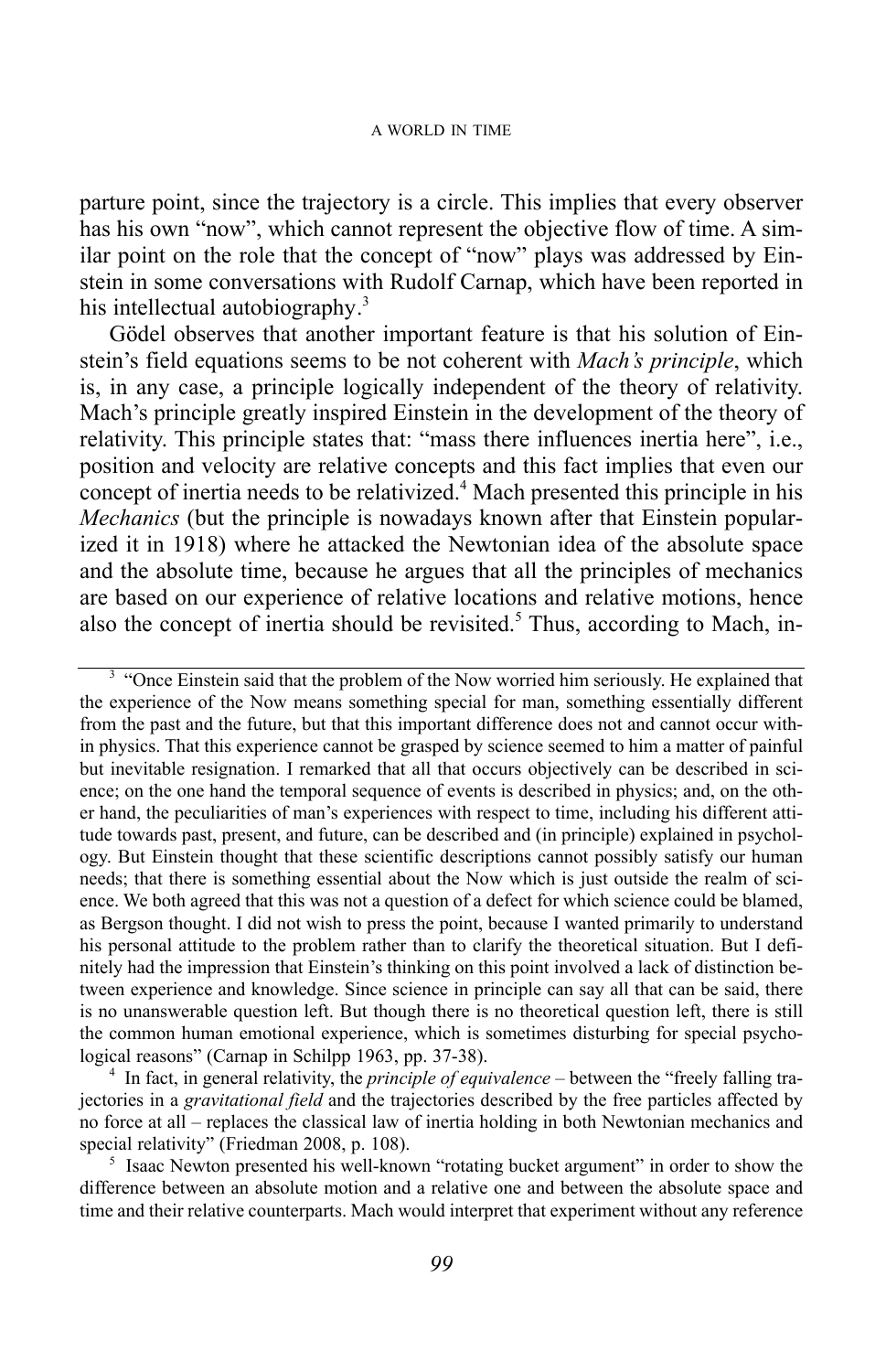ertia is not an internal property of a single body anymore, but rather the consequence of the influence of all the other bodies of the universe. But in the Rworlds the inertial field is independent of the state of motion of matter, hence Mach's principle does not hold in such kind of world (see Gödel 1949c, p. 271).

Another feature of the R-worlds is that we could travel *in principle* in every region of the past, the present and the future with a space-shuttle, but actually we cannot travel in time since the fuel needed by the shuttle would be too many times greater than the weight of the shuttle. Nevertheless, Gödel argues that the impossibility which occurs in practice can be discovered later as a kind of impossibility which occurs also *in principle*<sup>6</sup> as in the case of the Uncertainty principle.

# **2. Gödel, Kant and the concept of time**

Gödel maintains that it is possible to assign to the concept of time both a negative and a positive definition. According to the negative definition, time is not a characteristic or ordering inherent in the objects, while according to the positive definition, time is a characteristic concerning the relation of the objects with something else and time is the a priori condition of possibility of our sensibility. Furthermore, Gödel maintains that our intuitive conception of time implies that time is a system of one-dimensional points, isomorphic with a straight line and that time flows.

Gödel considers the theory of relativity as a step further with respect to the Kantian philosophy towards a more objective grasp of the concept of time. Nevertheless, he argues that the idealistic account of time cannot be falsified by the theory of relativity itself, because of the difficulties to compare time in physics with time in our everyday experience. He writes:

Change becomes possible only through the lapse of time. The existence of an objective lapse of time, however, means (or, at least, is equivalent to the fact) that reality consists of an infinity of layers of "now", which comes into existence successively. But, if simultaneity is something relative in the sense just explained, reality cannot be split up into such lay-

towards absolute concepts and would modify Newton's concept of inertia. For the history of the concept of Mach's principle, see Lichtenegger and Mashhoon (2007). 6 On the distinction between "effective" and "in principle", see Pataut (2002) which is an

interview to Dummett.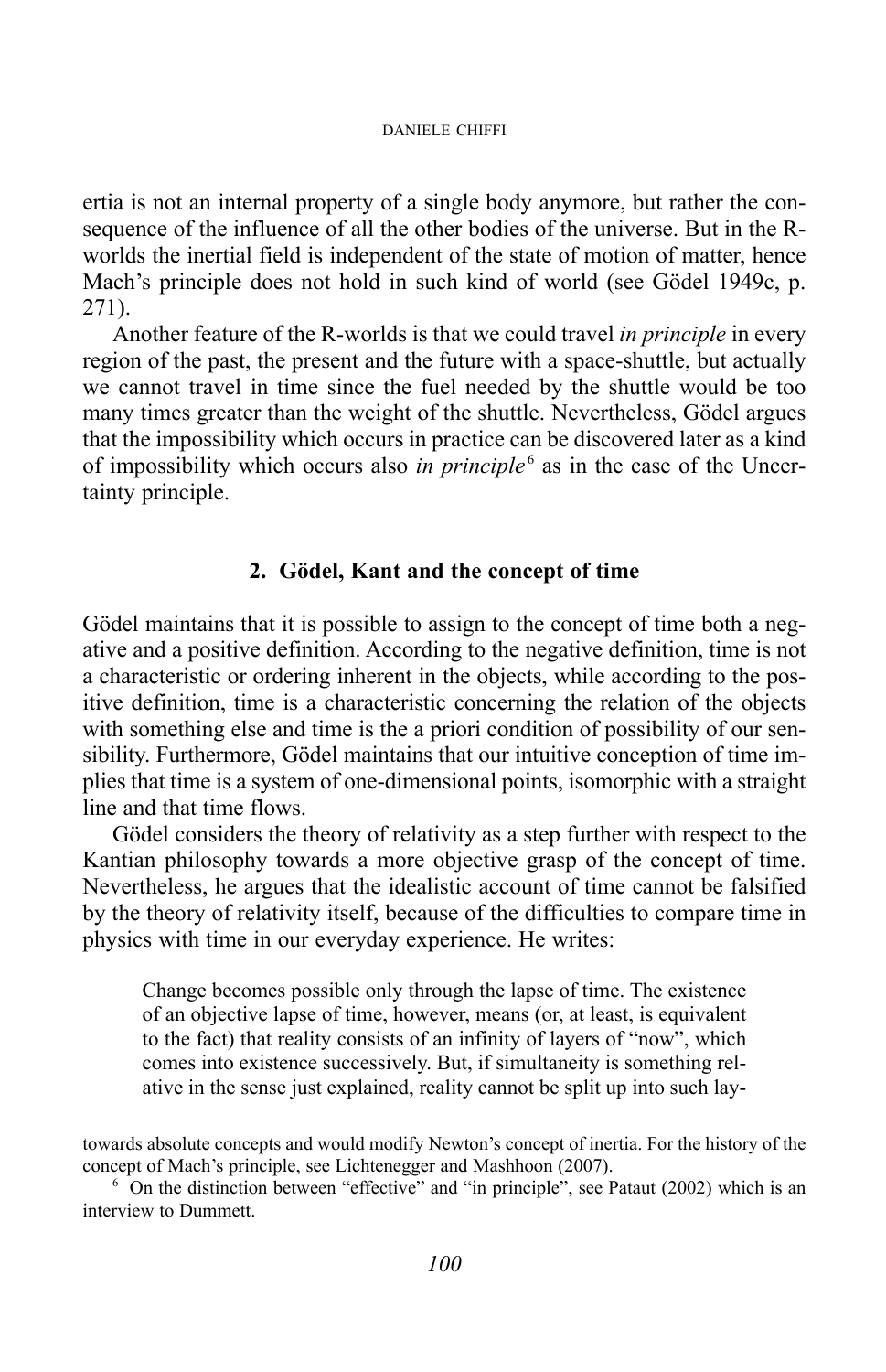ers in an objectively determined way. Each observer has his own set of "nows", and none of these various systems of layers can claim the prerogative of representing the objective lapse of time (Gödel 1949b, pp. 202-203).

It seems that Gödel considers the hypothesis for which the concept of "present" can be not a point-like dimension of the objective time, but a subjective dimension of time with duration which splits up the events in time relative to an observer. This latter view resembles the construction of the intuitionistic continuum and the *ur-intuition* (or *two-ity*) of mathematics.<sup>7</sup> But Gödel claims that such subjective (intuitionistic) dimension of time cannot stand for any temporal objective level, because it is relative to the position of the observer and because the concept of existence cannot be relativized to a particular observer in a particular context.<sup>8</sup> Using a modern terminology, we can say that Gödel maintains an endurantist view in ontology, since objects exist without any reference to temporal parts and temporal dimensions.<sup>9</sup> I will come back on the issue of Gödel's account of the concept of existence in Section 4, because

 $7$  "[...] the ur-intuition of mathematics (and of every intellectual activity) is the substratum, divested of all quality, of any perception of change, a unity of continuity and discreteness, a possibility of thinking together several entities, connected by a 'between', which is never exhausted by the insertion of new entities. Since continuity and discreteness occur as inseparable complements, both having equal rights and being equally clear, it is impossible to avoid one of them as a primitive entity, trying to construe it from the other one, the latter being put forward as selfsufficient; in fact it is impossible to consider it as self-sufficient. Having recognized that the intuition of continuity, of 'fluidity', is as primitive as that of several things conceived as forming together a unit, the latter being at the basis of every mathematical construction, we are able to state properties of the continuum as a 'matrix of points to be thought of as a whole'" (Brouwer 1907, p. 17).

<sup>&</sup>lt;sup>8</sup> On the constitutive dimension of the intuitionistic intervals of time (which have a duration and need an intuitionistic *continuum*) as opposed to the realistic views on time, see Dummett (2000).

<sup>9</sup> Recently, some analytical philosophers have started being interested in Gödel's R-worlds, because of their importance in ontology. Ted Sider (2001) maintains that endurandism cannot hold in an R-world. He endorses Lewis' view for which temporary intrinsic properties (such as "being charged ") exist as dyadic relations between objects and times. But in the R-world it is impossible to define time, therefore endurandism does not hold, because there is no dyadic relation with time. Effingham and Melia (2007) have replied to Sider that the endurantist position can hold in the R-worlds if we analyse the property of "being charged" as a relation between individuals and points of a manifold, which can stand for times, or temporal parts or just points in a structure without any reference to times when, for instance, they are interpreted in the Rworlds. In any case, Gödel's account of the concept of "existence" of an object does not require any dyadic temporal relation, because it is an absolute concept.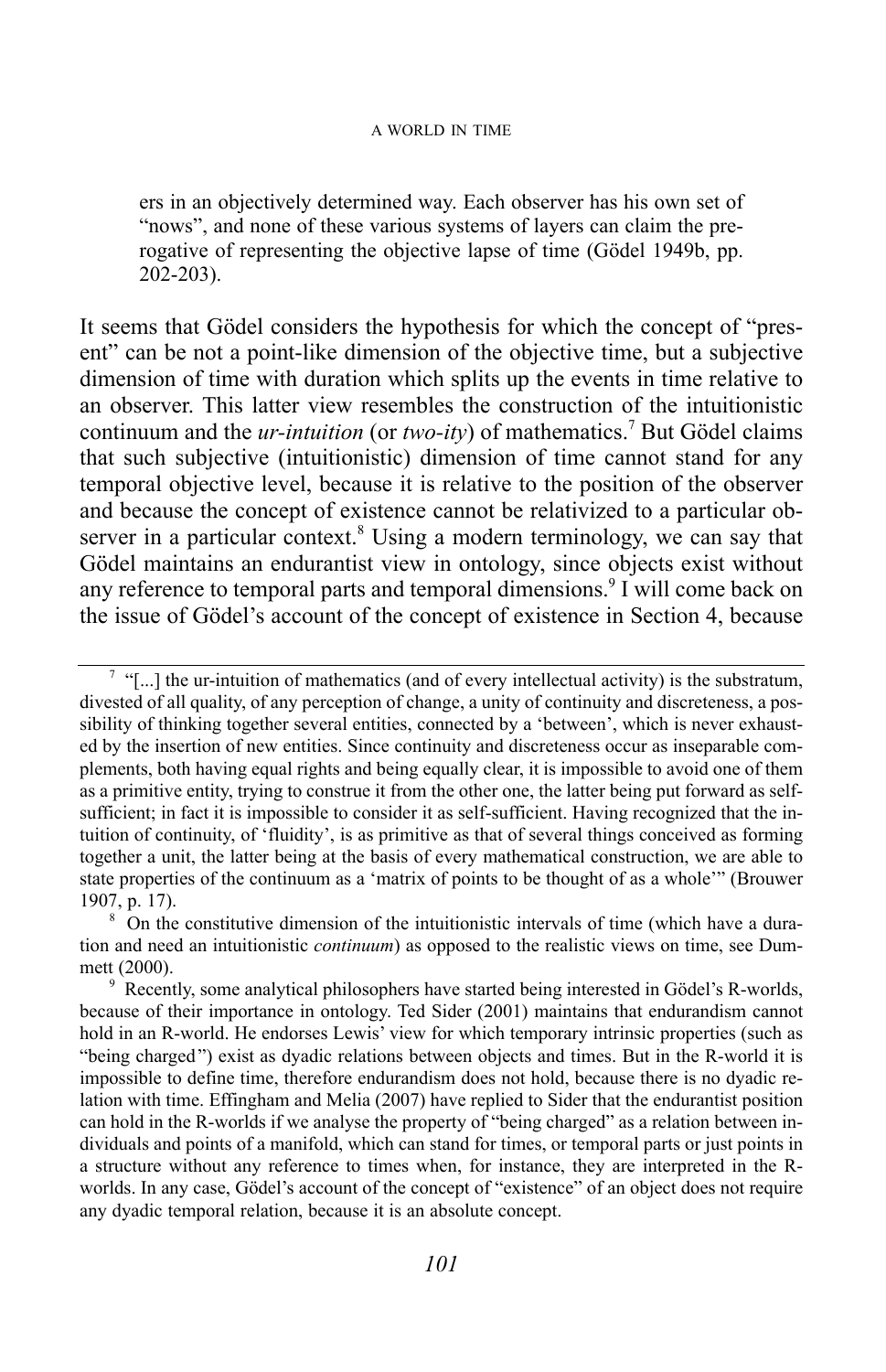firstly I want to analyse the Kantian features of time, which turn out to be important for the Gödelian remarks on the concept of time.

According to Kant, we cannot experience "Time itself" (B.219) and we cannot place the objects in this absolute time. Hence, we need an indirect way to determine the temporal ordering of the objects through the distinction between a subjective and an objective dimension of time which is very important in Kant's philosophy, i.e., the cognitive dimension of time does not coincide with the objective account of it.<sup>10</sup> This distinction is based on the further dichotomy between the constitutive figures of experience and the regulative ones (which rule a pre-existing state of affairs). Consider the structure of the *Critique of Pure Reason*. In the Analytic of Principles we apply every particular category to the sensible intuition, while this function was done in the transcendental deduction a priori and in a more general way. In this way, Kant makes a distinction between the Axioms of Intuition and the Anticipations of Perception, which are constitutive features of the experience and the Analogies and the Postulates of the Empirical Thought, which are regulative. The second and the third analogy of experience present the dimension of causality and the connections among objects through their mutual interaction. By contrast, in the Transcendental Aesthetic, the constitutive element of space and time is almost merely subjective and it is an *empty* form of sensibility, while with the analogies we achieve a more objective framework about the nature of the objects, where space and time are conceived in their physical fullness.<sup>11</sup> Moreover, Kant refers to the *modi of time* (namely Persistence – time as an enduring magnitude –, Succession and Simultaneity), because he wants to present a unitary framework for time, which can allow for an adequate interplay between the subjective (and constitutive) dimension of time and the objective (and regulative) dimension of it. Persistence refers to the concept of time intended as a magnitude or a force, while Succession and Simultaneity alone cannot achieve to present the "unity of time" without a persisting time.<sup>12</sup>

<sup>12</sup> Notice that there are some formal counterparts of these Kantian *modi of time*, e.g. Succession and Simultaneity are almost equivalent to the relations *P* (precedes) and *O* (overlaps) in

<sup>10</sup> See the example of the ship and the house in the *Critique of Pure Reason*, B 232.

<sup>11</sup> See Watkins (2005). The Kantian distinction between the *regulative* and the *constitutive* features of knowledge was taken into consideration by many philosophers. See Quine (1948), where this distinction is presented making a comparison between the Medieval dispute over universals and the philosophy of mathematics of the first half of the last century. Quine noticed that the constitutive aspects of our knowledge correspond to an intuitionistic account of mathematics, while classical mathematics deals with the entities which pre-exist to any definition, namely a regulative role. This distinction plays also an important role in philosophy of language. See Searle (1969, pp. 33-42).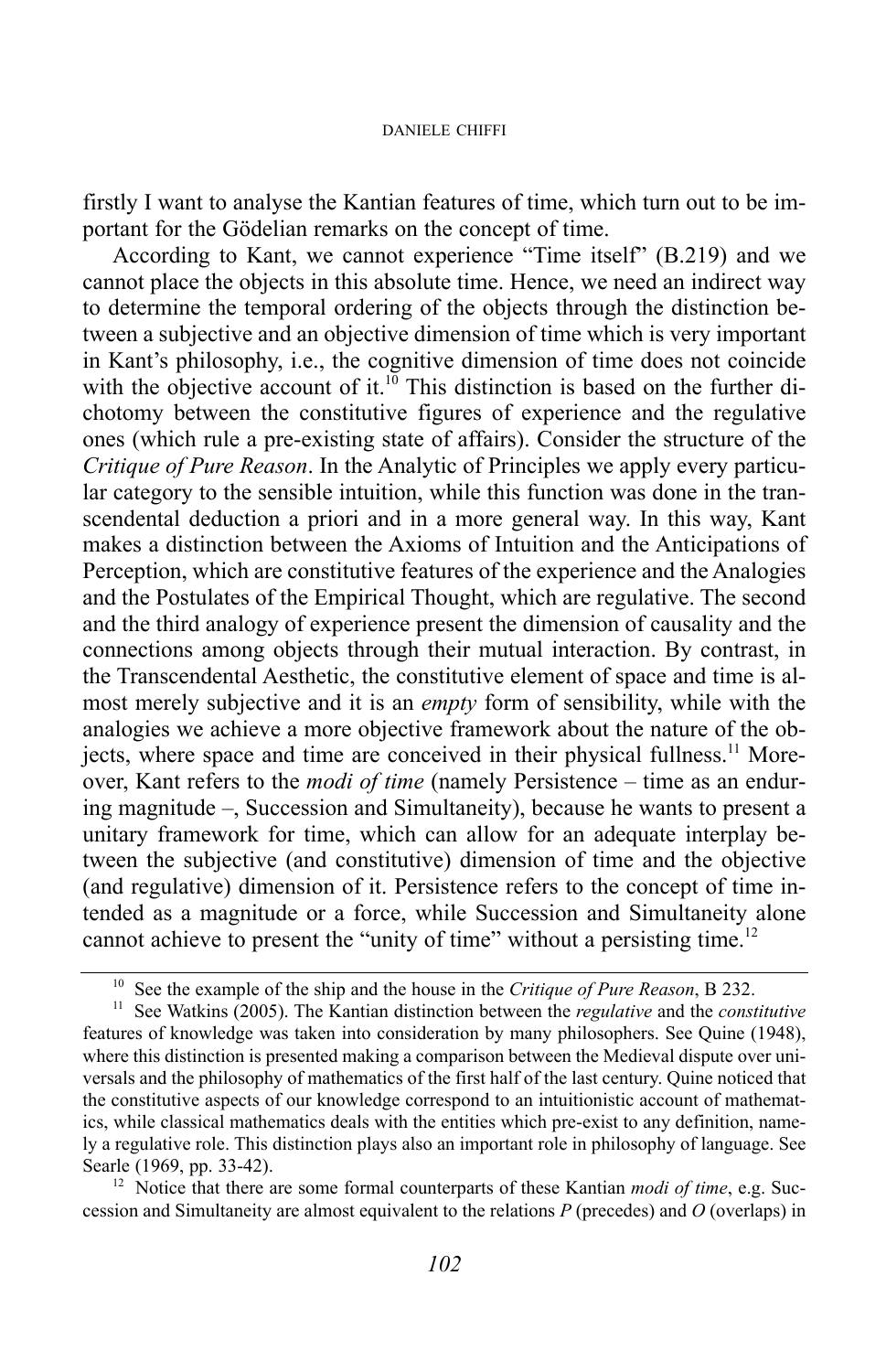Gödel's remarks on Kant's conception of time do not take into account the dimension of the objective time. In Gödel (1946/49) there is no discussion about the Analogies of the Experience, because he bases his Kantian remarks especially on the *Prolegomena* and the Transcendental Aesthetic. As a matter of fact, the Analogies of Experience are concerned with the existence of appearances, the Transcendental Aestetic with the mere form of their sensible intuition (see Longuenesse 1998, chapter 11). Therefore, he interprets Kant's concept of time in a subjectivist way, because it is in the Analogies of Experience that time has a more objective dimension. Nevertheless, some Gödelian remarks on the Kantian structure of cognition could result interesting, even when they are compared with the theory of relativity and the non-Euclidean geometry. Consider the following quote:

The fact that the physical bodies surrounding us move by the laws of a non-Euclidean geometry does not exclude in the least that we should have a Euclidean "form of sense perception", i.e. that we should possess an a priori representation of Euclidean space and be able to form images of outer objects only by projecting our sensations on this representation of space, so that, even if we were born in some strongly non-Euclidean world, we would nevertheless invariably imagine space to be Euclidean, but material objects to change their size and shape in a certain regular manner when they move with respect to us or we with respect to them (1946/49, p. 255).

Gödel wants to show that our Euclidean intuition would be a priori valid even if the structure of the world were non-Euclidean. Gödel states that our Euclidean intuition is innate and a priori valid even in a non-Euclidean world. Actually, Klein proposed in 1871 a simple projective model of hyperbolic geometry, in which the fundamental entities are the same entities of the Euclidean geometry and in which the points of the geometry are in an n-dimensional disk, or ball, and the lines of the geometry are line segments contained in the disk. In this way it is possible to map non-Euclidean objects with Euclidean ones.<sup>13</sup>

Gödel argues that the temporal relations represent relations between the perceiving subject and the objects. Namely, *Schein* stands for the appearance of the things in themselves. *Erscheinung* stands for the appearance of the

the Russell-Walker calculus (see Russell 1914, 1936; Walker 1947), while Persistence is equivalent with the concept of fluent in the event-calculus (see van Lambalgen and Hamm 2004).

<sup>13</sup> A similar idea was envisaged in 1884 by Edwin Abbott Abbott in his novel *Flatland: A Romance of Many Dimensions*.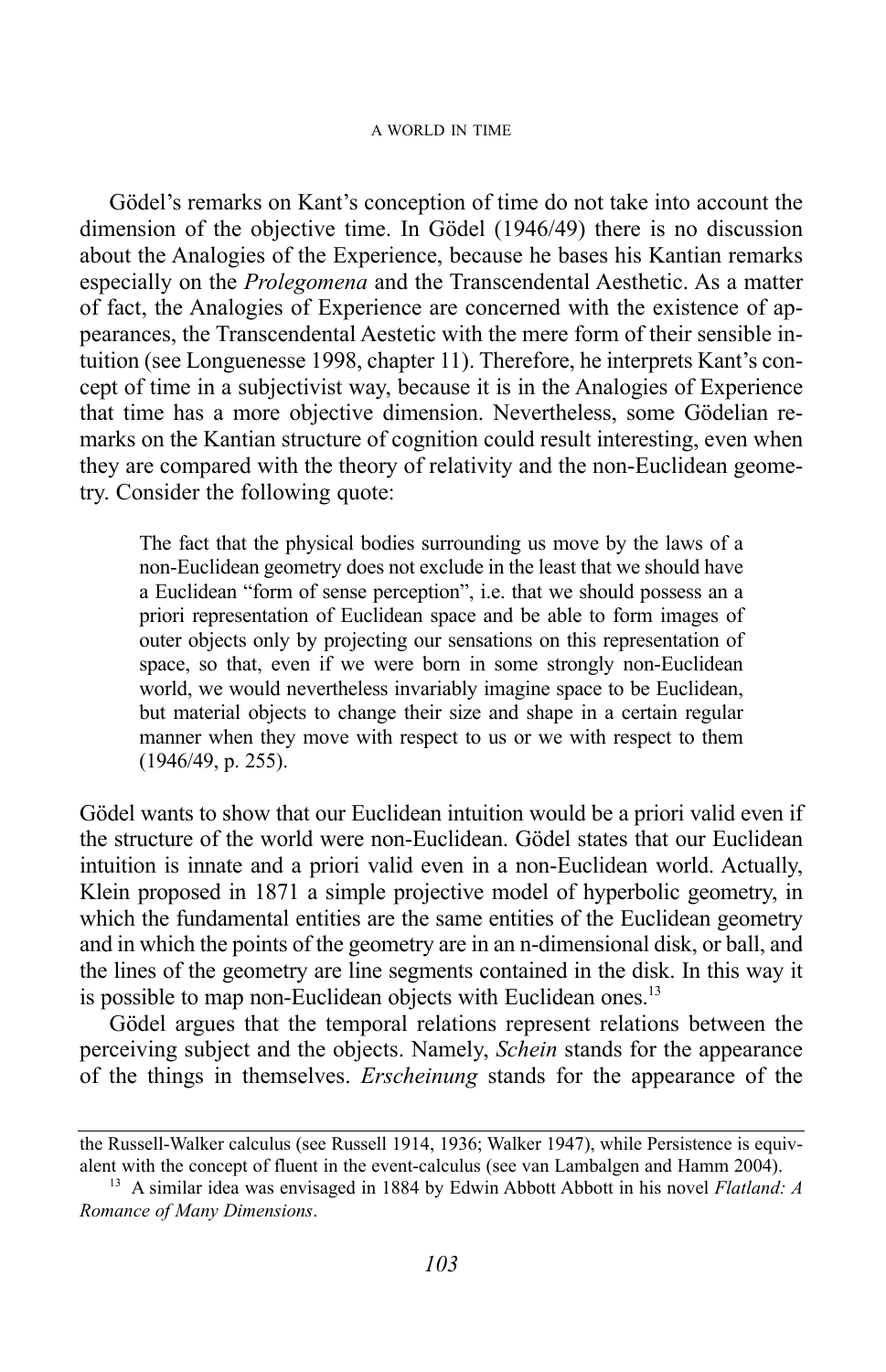things with the sensibility of the subject. Appearences are directed towards objects of thought which have the properties of the objects of our sensibility and they are neither mere illusions nor properties of the things in themselves, but their possibility is justified by the existence of the things in themselves. Having this framework in mind, we can analyse Gödel's argument of the a priori validity for the Euclidean intuition. The apriority of space and time refers to the objective counterpart of these ideas but, through the *Erscheinung*, the appearances of the objective space and time are connected with the innate schema of sensibility of the subject. Therefore, even the subjective space and time are respectively applicable in the forms of Newtonian time and Euclidean space to the physical reality (as a kind of relative space and time) as we saw in the case of Klein's geometrical translation. Notice that the arguments about the apriority of space and time hold if one maintains that there is an innate Euclidean intuition, which is merely assumed by Gödel. When Gödel refers to the Kantian objectivity of time and space, he does not take into account the penetrating analysis of these concepts in the Transcendental Analytic (as I have stressed above). Gödel's epistemic views support the idea that we can construct our knowledge with different levels of objectivity of the phenomena that can lead us towards the very essence of the things in themselves (noumena). Hence, the Kantian world of appearances (with "many subjective elements of the world of the sensations" according to Gödel) is considered to be the first step of the objectivation of reality if it is compared with the theory of relativity, which is a further step in this process with the aim to go beyond the appearances and approach the things in themselves partially and step by step.

# **3. Ideality of time**

Gödel presented an argument to show the idealistic features of time in his R-worlds and in our actual world. Apparently, such claim does not seem to fit with Gödel's Platonistic views, but a further analysis can explain this apparent contrast between his ontology and his account of the concept of time. Gödel's argument shows the ideality of time in the R-worlds and from that he infers the ideality of time in our world.<sup>14</sup> The complete argument runs in the following way:

<sup>&</sup>lt;sup>14</sup> Gödel partially assumes a Leibnizian point of view on the nature of the individuals and the physical laws. In fact, Leibniz believed that an individual is an inhabitant of one single world, and every other world with different physical laws would determine a different individ-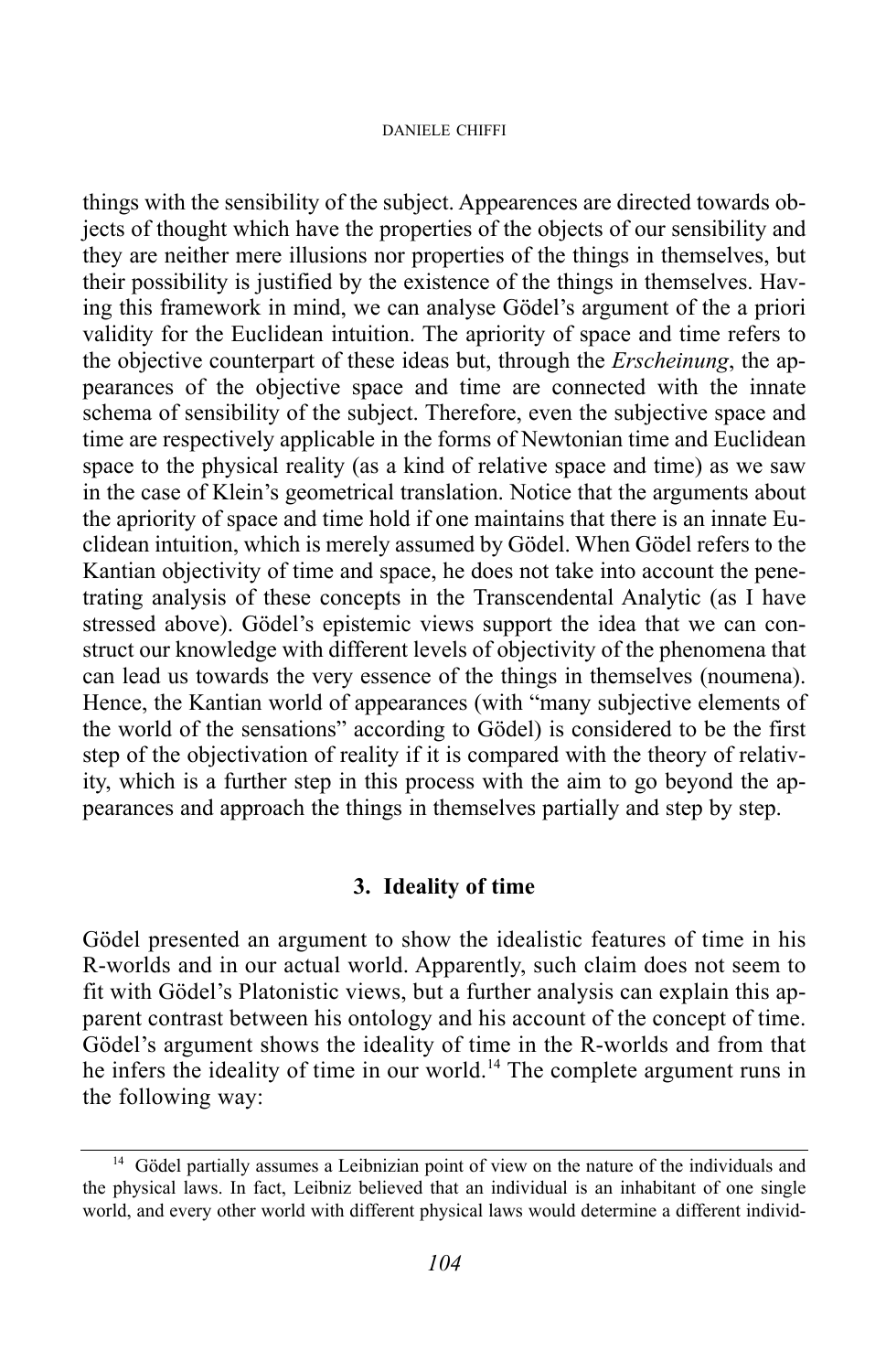- (0) Time is real only if change is real;
- (1) Change is real only if there exists an objective lapse of time;
- (2) Time is real only if there exists an objective lapse of time [from (0) and (1)];
- (3) "The existence of an objective lapse of time means or at least is equivalent to the fact, that reality consists of an infinity of layers of 'now' which come into existence successively" (Gödel 1949b, p. 202);
- (4) Reality consists of an infinity of layers of "now" which come into existence successively only if space-time admits of a global time function (*cosmic time*);
- (5) Time is real only if space-time admits of a global time function  $[from (2), (3), (4)]$ ;
- (6) Gödel's rotating-model *M is a* solution to Einstein's field equations, hence it is a physically *possible* model;
- (7) Since for every *x* in *M*, *x* chronologically precedes itself, *M* does not possess a global time function;
- (8) In the physically possible world *M*, time is ideal [from (5) (6) (7)];
- (9) The main, contingent, non-lawlike difference between *M* and our universe is given by the (probable) absence of a net rotation of matter, which implies the existence of cosmic time in our world;
- $(10)$  ?;

therefore, time is ideal also in our universe (this rigorous presentation of the argument is due to Dorato 2001).

Gödel assumes that change and time are real if an objective lapse of time exists. Then, he assumes that reality consists of layers of now that come to exist. In Savitt (2006) it is argued that this fact can lead, in principle, towards two different views on the metaphysics of time: *presentism* (the existence of the objects is relativized to the present, but they cease to exist after) and *possibilism* (the existence of the objects occurs in the present but it persists in the future). I maintain that Savitt's analysis does not handle correctly Gödel's views on the concepts of existence and time. Gödel has an absolute account of the concept of existence and he wants to determine the nature of time making saved his ontology. Moreover, Gödel could not use any metaphysical determi-

ual. In fact, if an individual *X* is determined by the set of his properties, then *X* can not inhabit two worlds  $w_1$  and  $w_2$  with different physical laws, since *X* in  $w_1$  has at least different spatiotemporal properties in respect to  $X$  in  $w_2$ .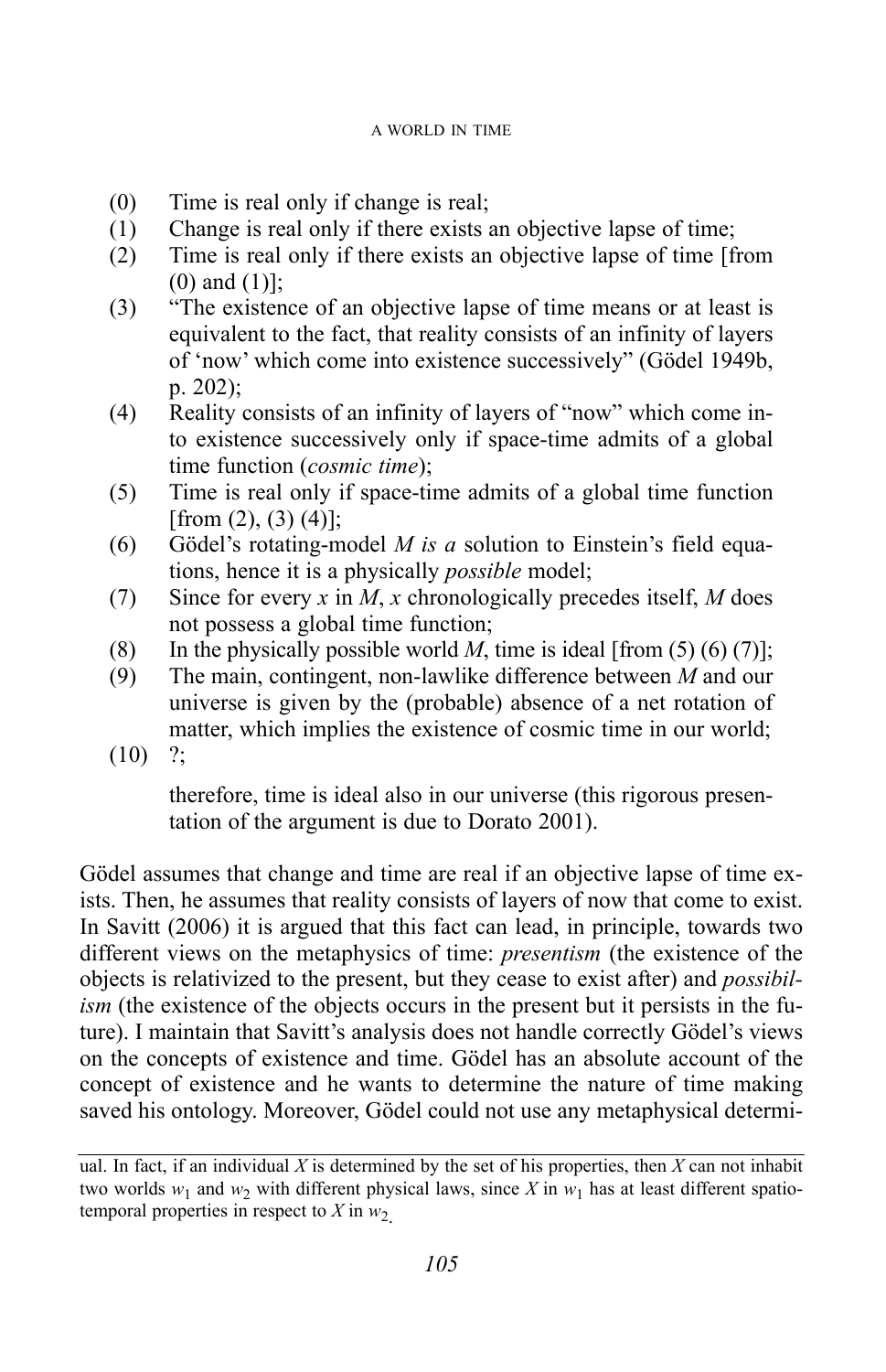nations of the objects in time, since the aim of his argument is to show the nature of time itself. Thus, Savitt's claim cannot be referred to Gödel's argument. In any case, the most critical point in Gödel's argument is that to infer the impossibility of a global time function in the R-worlds, which leads to an antirealist account of time in the R-worlds and in our universe, too.

Many attempts to understand the conclusion of this argument have been presented and some of them have been focused on the Gödelian ontology, notably on the role of the concept of "possible world". Notice that in 1949 there was no Kripke semantics for modal logic, but only a semantics for Lewis' modal logic system  $S_5$  due by Carnap with the concept of "state description" (Carnap 1947). A state description is a class of sentences, which contains for every atomic sentence either this sentence or its negation, but not both, and no other sentences such that the *intension* of a term is a function from state descriptions to objects, while a predicate is a function from state descriptions to sets of objects. Thus, the concept of (logical) "necessity" is defined as true in every state description, while the concept of "possible" is defined as true at least in one state description. Notice that Carnap's framework does not deal with the different accessibility relations among state descriptions<sup>15</sup> (or possible worlds) as we do in Kripke's frames for modal logic. Hence, the issue of the accessibility among different worlds was still very problematic in 1949, when Gödel wrote his argument for the ideality on time.

# **4. Possible worlds. Ontology and cognition**

Jaakko Hintikka claims that Gödel maintains a "one-world assumption", since his concept of truth does not refer to the concept of "true in all possible worlds", but "true in the actual world". He writes that "one central idea of Leibniz's was never taken up by Gödel: the idea of possible worlds. This is one of the many indications of Gödel's actualism" (Hintikka 2000, p. 47; see also Hintikka 1998). Hence, logical and abstract entities are placed in an abstract region of the actual world, not in different possible worlds. Our epistemic access to this abstract region is provided by the mathematical intuition, which extends the powers of ordinary sensible perception. Thus, if the domain of discourse is our single world, then there is a collapse of modalities, viz. what is possible is necessary and vice versa.

<sup>&</sup>lt;sup>15</sup> We can say that a state description is the syntactical counterpart of the concept of "possible world" (or of Wittgenstein's concept of "state of affairs") in the modal system  $S_5$ .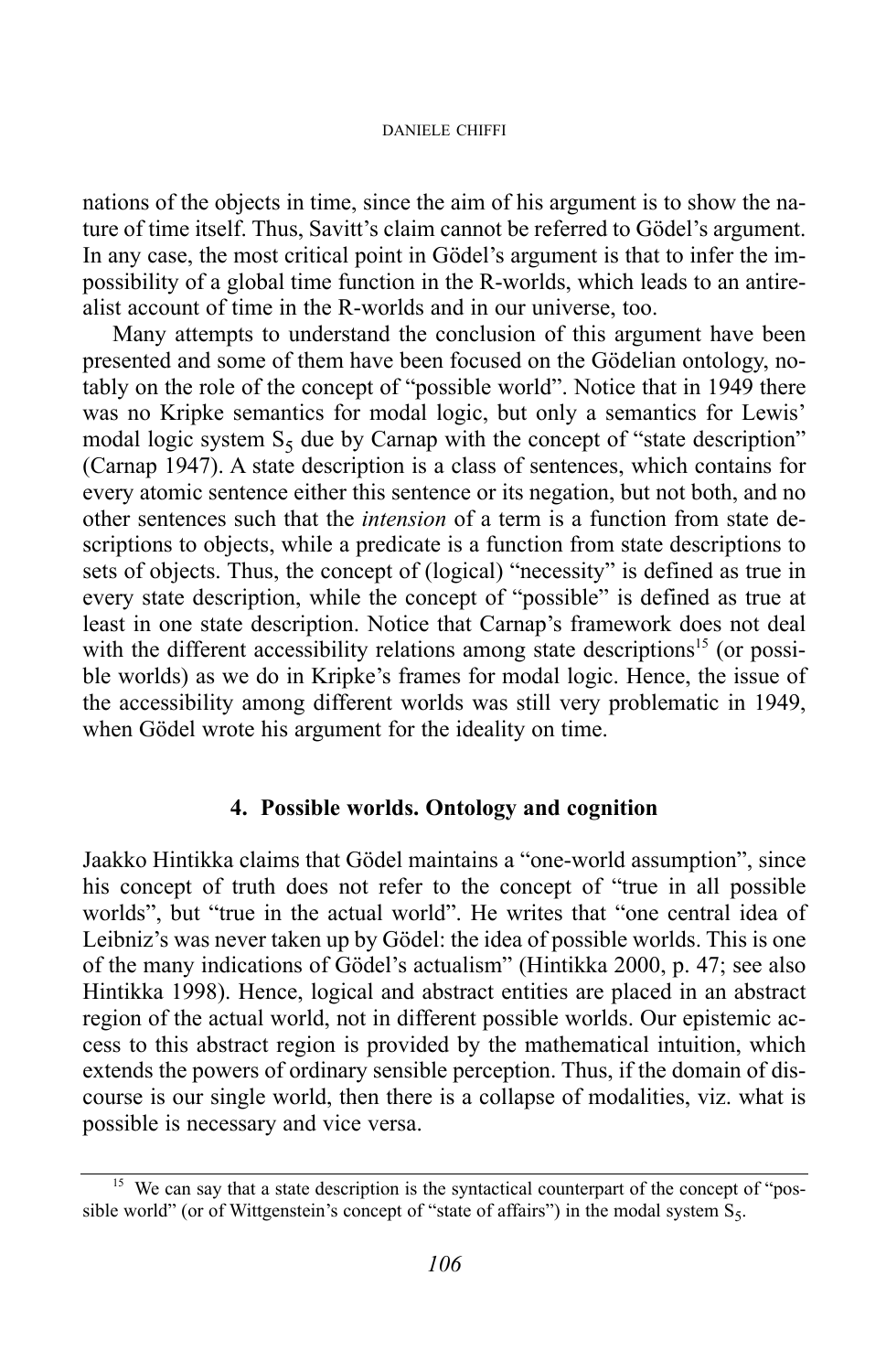Van Atten (2001) criticises Hintikka's interpretation, since he notices that Gödel uses a possible-world reasoning in the argument for the "ideality of time" in one of his essays on the rotating universes. It seems that Gödel is assuming that the concept of possibility involved in his above argument is the *logical* one, which allows for an Euclidean relation as in Lewis' modal system S5. Notice that, in his argument about the ideality of time, the concept of *physical* possibility occurs, while it seems that in point 10 of the argument the concept of logical possibility is involved. Writes Gödel:

The mere compatibility with the laws of nature of worlds in which there is no distinguished absolute time, and, therefore, no objective lapse of time can exist, throws some light on the meaning of the time also in those worlds in which an absolute time can be defined  $(1949b, p. 562)$ .<sup>16</sup>

Van Atten maintains that there is no collapse between *possibility* and *necessity* in Gödel's modal views, but between the concept of *possibility* and the concept of *actuality*. <sup>17</sup> Namely, if something is possible, then it is actual, i.e., it can occur in our world.

I argue that we need to consider the absolute account of the Gödelian concept of existence again: "The concept of existence [...] cannot be relativized without destroying its meaning completely" (1949b, p. 559). Hence, my view is that one cannot say (like Hintikka) neither that the concept of "possible world" does not play any role in Gödel nor that Gödel is an a holder of a mere actualism in ontology. My claim is that Gödel possesses the concept of "possible world", but the Gödelian possible worlds cannot be completely alternative to our actual world (in time), because of his account of the concept of "existence" and also because the accessibility relations among possible worlds did

<sup>&</sup>lt;sup>16</sup> For some Gödelian observations on the nature of time written in his philosophical notebooks, see the last chapter of Cassou-Nouguès (2007).

<sup>&</sup>lt;sup>17</sup> Van Atten notes that the philosopher Nicolai Hartmann held an ontological view similar to Gödel's one, in the case of the ideal objects of our experience (see Hartmann 1937). The Kantian views on necessity, possibility and actuality are very different. In fact, according to Kant in the Postulates of the Empirical Though we have that: "What agrees (in terms of intuitions and concepts) with the formal conditions of experience is *possible*"; "That whose coherence with the actual is determined according to universal conditions of experience is *necessary*"; and "What coheres with the material conditions of experience (with sensation) is *actual*" (A218/B266, my italics). Thus, in the Kantian views on the modalities there is an interplay between the ontological features of reality and our structure of the cognition (and intuition). Moreover, the Kantian modalities are *regulative* aspects of reality, while, according to Hartmann, modalities are the *constitutive* aspects of being.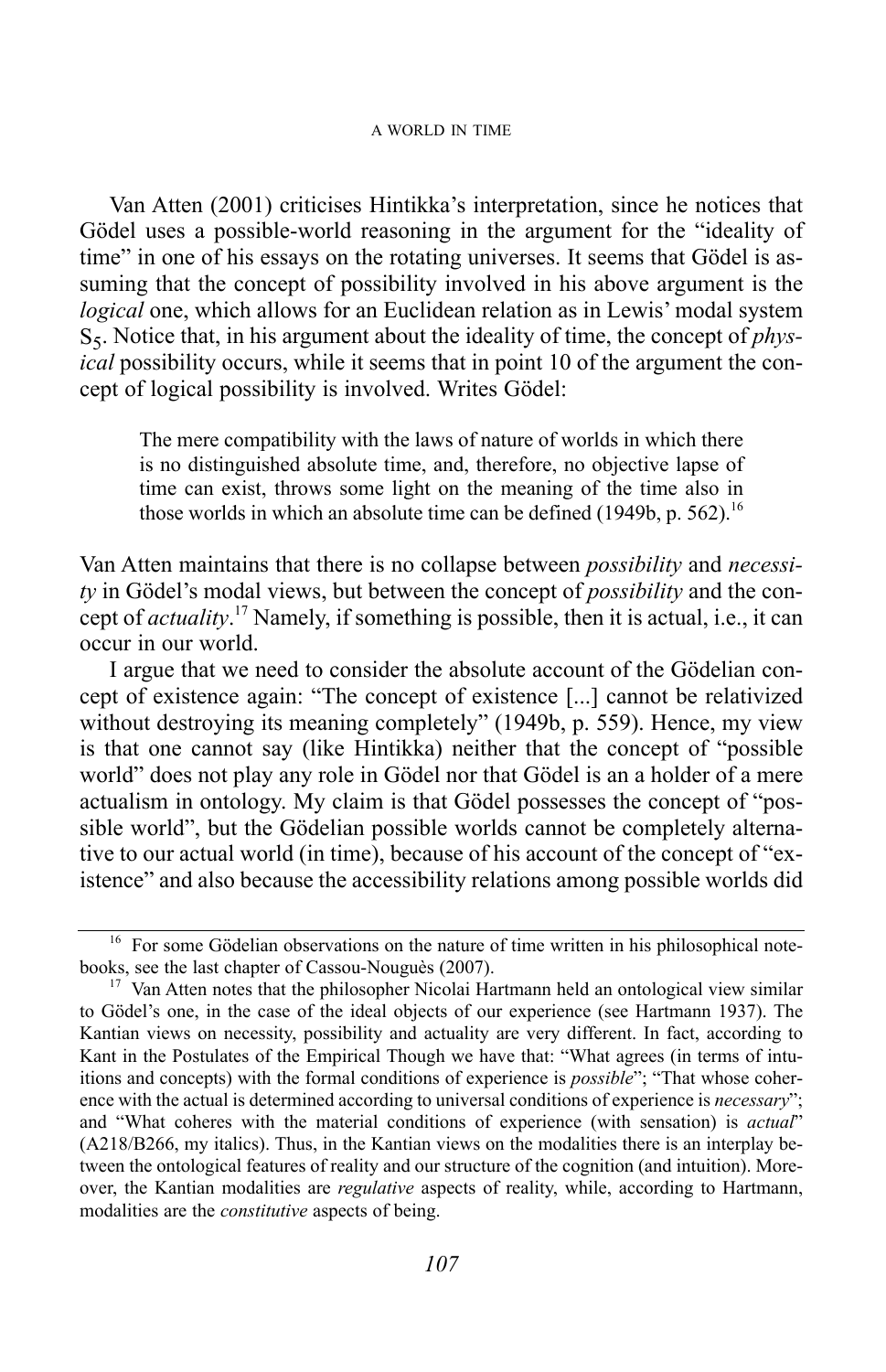not receive a proper formal treatment at the time. Namely, there cannot exist worlds which are completely independent of the actual world. Hence, if time turns out to be ideal in an R-world, then even in our actual world time cannot be real. Notice that this fact does not imply a form of actualism and does not coincide with the idea that the concept of possibility collapses into the concept of actuality, since the R-worlds are distinct from the actual world but their structure can influence our world.

A better understanding of Gödel's ontology can be achieved if one focuses on his ontology in the field of mathematics. As a matter of fact, the absolute Gödelian ontology entails that only static and atemporal objects can exist and this idea is completely different from the intuitionistic views on the nature of the mathematical objects which are dynamic and temporal. If an object is temporal, then it can be either *intratemporal* (namely, static and always existing) or *omnitemporal* (namely, an object comes to exist in a moment and ceases to exist in another moment). Van Atten observes that at first Husserl held an intratemporal view on the nature of the ideal objects, but after 1917 he realized that the temporal flow is a condition for the identity in their process of constitution.<sup>18</sup> Husserl's later turned out to be not too much different from Brouwer's ones, in particular if one analyses the intuitionistic (law-like or free) choice sequences, they seem to be mathematical objects which behave in a very particular way, i.e., they are open only in respect to the future. Hence, one cannot say that choice sequences are completely *omnitemporal*, and, according to Gödel, they are not pure mathematical objects but objects which belong to applied mathematics, because of the role that time plays in their construction (see van Atten 2006). Namely, Gödel maintains that time cannot be a *constitutive* feature of the mathematical objects as in intuitionism. He wants to show with his argument of the ideality of time that our intuitive concept of time cannot be a *constitutive* element of the physical external world, too. Both claims are supported by his absolute ontology (which he calls "Platonism" or "conceptual realism"), in which time seems to play a relative role, while, from an epistemic point of view, he maintains that temporality is essentially connected with the mathematical intuition and the sense perception. In the 50's he writes:

The similarity between mathematical intuition and a physical sense is very striking. It is arbitrary to consider the proposition "This is red" an im-

<sup>&</sup>lt;sup>18</sup> This turn in Husserl's works coincides with a switch from the *static phenomenology* to the *genetic phenomenology*.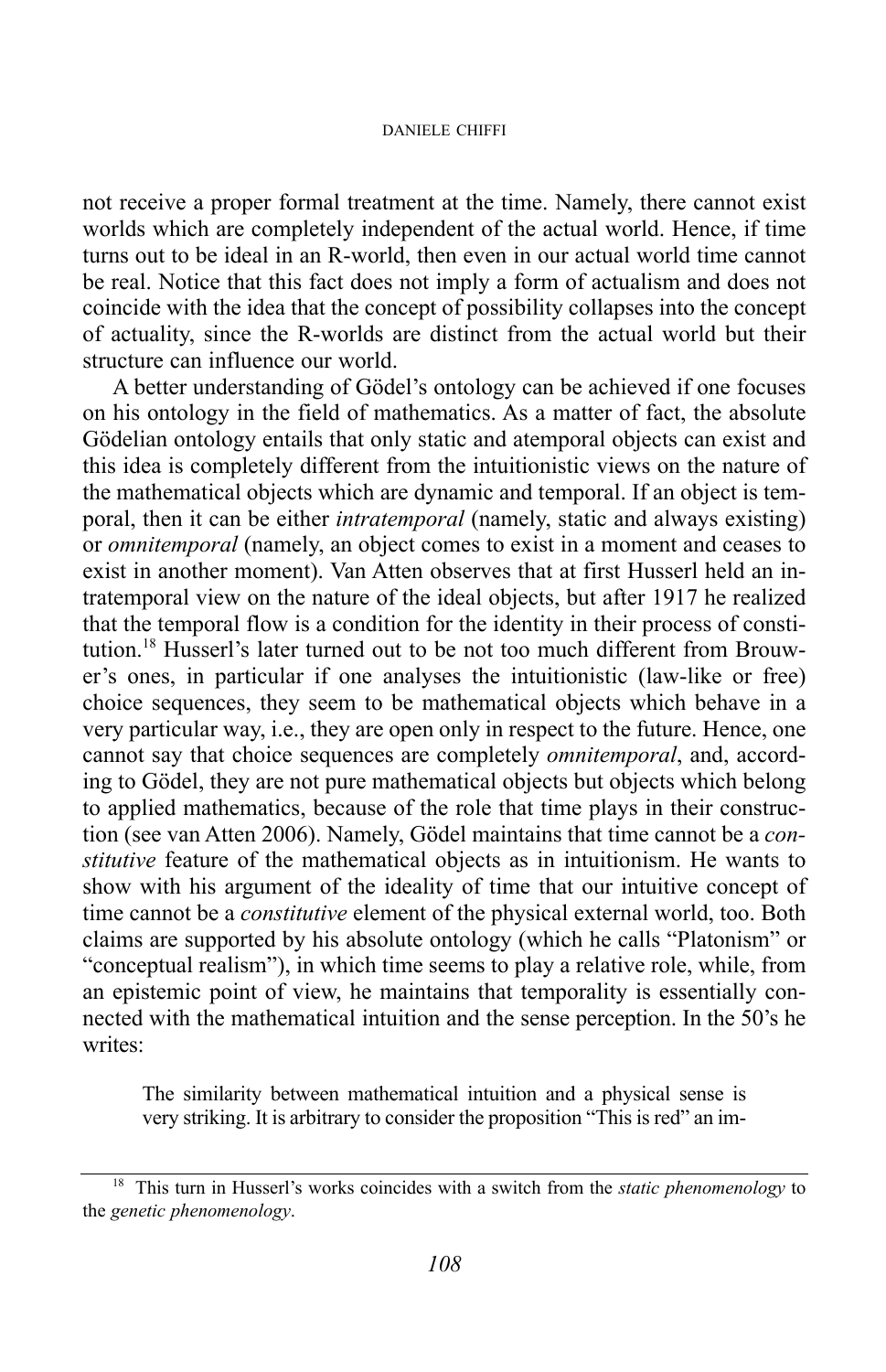mediate datum, but not so to consider the proposition expressing modus ponens or complete induction (or perhaps some simpler proposition from which the latter follows). For the difference, as far as it is relevant here. consists solely in the fact that in the first case a relationship between a concept and a particular object is perceived, while in the second case it is a relationship between concepts. [...] There is no substantial difference between mathematics and other sciences  $(1953/59, p. 359).$ <sup>19</sup>

And in another Gödelian essay we can read:

That something besides the sensations actually is immediately given follows (independently of mathematics) from the fact that even our ideas referring to physical objects contain constituents qualitatively different from sensations or mere combinations of sensations, e.g. the idea of the object itself  $(1964, p. 271)^{20}$ 

Thus, according to Gödel there is no difference – from a cognitive point of view – between the way in which we can grasp the meaning of the formal objects and the objects which we perceive in reality. Hence, there is also no cognitive distinction between the actual universe and his (abstract) possible Rworlds and that is why he can claim for the ideality of the time from the Rworlds to our actual world. In both worlds our Euclidean intuition is always the same and it allows to interpret the non-Euclidean worlds in accordance with some geometrical translations such as the one from Klein. In any case, the importance of the (visual and Euclidean) mathematical intuition was firmly criticised by the neopositivists, who argued that not everything which can be *conceived* has a visual and intuitive counterpart as in the case of a space with n-dimensions or a chiliagon.

# **5. Concluding remarks**

The relation between ontology and cognition is the fundamental point of the Gödelian views on time. I have showed in the previous sections that it is not too easy to conciliate the absoluteness of Gödel's timeless ontology with the temporality of his idea of cognition and intuition. Moreover, his subjectivist (and

 $19$  The quotation is taken from the fifth version of the essay "Is Mathematics a Syntax of Language?"; the second and the sixth version of the essay are published in Rodríguez-Consuegra (1995).

<sup>&</sup>lt;sup>20</sup> This quote shows also Gödel's critics towards the associationist models of mind.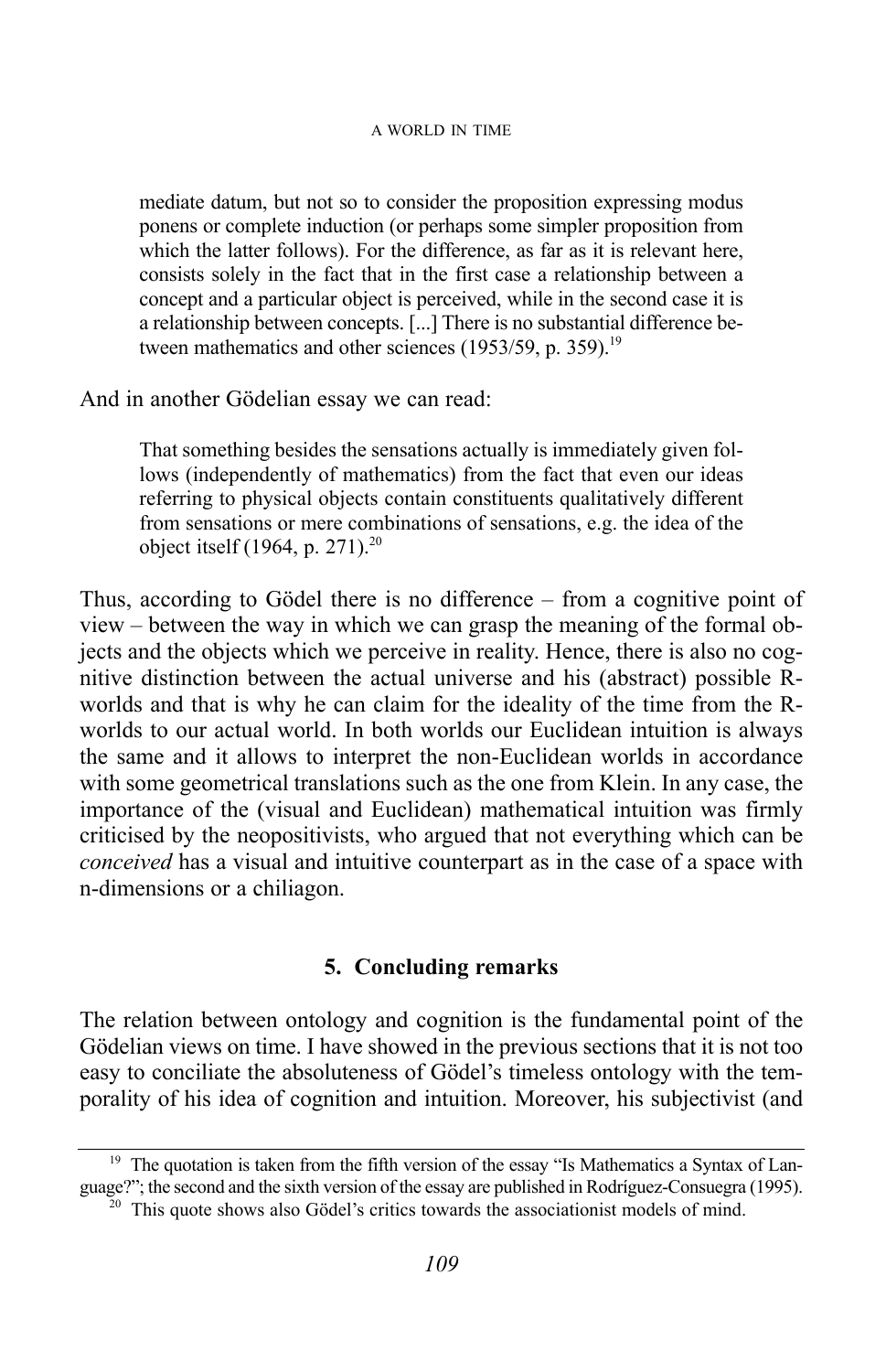incomplete) reading of Kant's works does not provide any systematic framework within which to handle the problem of the nature of time, which can be ideal in the R-worlds but there is no evidence to support that such kind of ideality holds in our world in time. It is true that there is the *logical possibility* that if time is ideal in an R-world, then it is ideal in our world, even if the R-worlds are coherent with the theory of relativity. This means that not all the solutions of Einstein's field equations are *physically possible*, but there are some solutions, like the ones which allow for the R-worlds, which are just *logically possible*. One of the many reasonable ways to discern the solutions which are logically possible from the ones which are physically possible can be to consider all the solutions which violate Mach's principle as not physically possible, but only logically possible.<sup>21</sup> In this way, the Kantian idea of causality as a relational *magnitudo*<sup>22</sup> (or interaction between substances) of the third Analogy of Experience can be vindicated as a concept which turns out to be particularly connected with the subsequent Mach's principle. Thus, the Kantian causality is a heuristic principle either in the modern theory of relativity and in the structure of human cognition. Kant maintains in the third Analogy that each object is considered to be the cause (as well as the effect) of the specific determinations of all the things perceived as simultaneous along with it (Longuenesse 1998, chapter 11). But this interaction between objects is Mach's principle *in nuce* and this is a very important connection between Kant and Mach (and the early formulations of the theory of relativity) on this point.<sup>23</sup>

### **REFERENCES**

VAN ATTEN, Mark (2001): "Gödel, Mathematics, and Possible Worlds", *Axiomates*, 12, pp. 355-363.

 $^{23}$  I am grateful to Arcangelo Rossi, Michiel van Lambalgen, Carlo Dalla Pozza and Mario Castellana for useful comments and suggestions.

 $\overline{21}$  See Horák (1979).

<sup>22</sup> Kant observes that the knowledge of the *magnitudo* of the universe can only be *conditionally* analyzed and grasped also because we cannot intuit an infinitely large *magnitudo*. He also states: "we cannot therefore say anything at all in regard to the magnitude of the world, not even that there is in it a regress *in infinitum*. All that we can do is to seek for the concept of its magnitude according to the rule which determines the empirical regress in it. This rule says no more than that however far we may have attained in the series of empirical conditions, we should never assume an absolute limit, but should subordinate every appearance, as conditioned, to another as its condition. and that we must advance to this condition'' (Kant [1781] 1965, B547-548).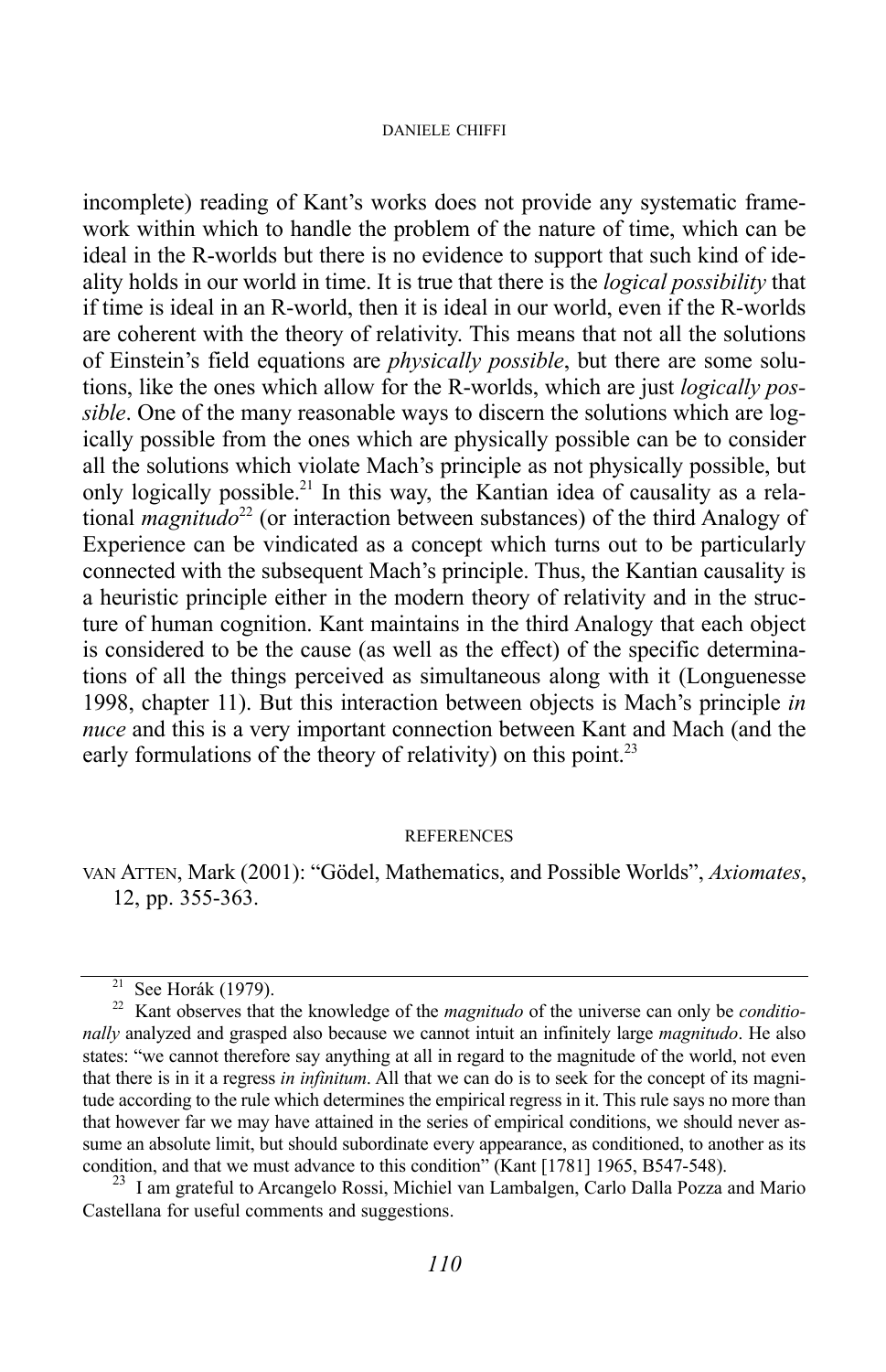$-$  (2006): *Brouwer meets Husserl: On the Phenomenology of Choice Sequences*, Dordrecht: Springer.

- BROUWER, Luitzen Egbertus Jan (1907): *On the Foundations of Mathematics*, in *Brouwer Collected Works.* I: *Philosophy and Foundations of Mathematics*, edited by A. Heyting, Amsterdam: North-Holland, 1975, pp. 11-101.
- CARNAP, Rudolf (1947): *Meaning and Necessity*. *A Study in Semantics and Modal Logic*, Chicago: The University of Chicago Press.
- CASSOU-NOGUÈS, Pierre (2007): *Les démons de Gödel*. *Logique et folie*, Paris: Editions du Seuil.
- DORATO, Mauro (2001): "On Becoming, Cosmic Time and Rotating Universes", in C. Callender (ed.), *Time, Reality and Experience*, Cambridge: Cambridge University Press, pp. 253-276.
- DUMMETT, Michael (2000): "Is Time a Continuum of Instants?", *Philosophy*, 75, pp. 497-515.
- EFFINGHAM, Nikk and MELIA, Joseph (2007): "Endurantism and Timeless Worlds", *Analysis*, 67, pp. 140-147.
- FRIEDMAN, Michael (2008): "Einstein, Kant, and the A Priori", in M. Massimi (ed.), *Kant and Philosophy of Science Today*, *Royal Institute of Philosophy Supplement*, 63, pp. 95-112.
- GÖDEL, Kurt (1946/49): "Some Observations about the Relationship between the Theory of Relativity and Kantian Philosophy", in *Collected Works*, edited by S. Feferman *et al.*, Oxford: Oxford University Press, 1995, vol. III, pp. 247- 259.

- (1949a): "An Example of a New Type of Cosmological Solutions of Einstein's Field Equations of Gravitation", *Reviews of Modern Physics*, 21, pp. 447-450; reprinted in *Collected Works*, edited by S. Feferman *et al.*, Oxford: Oxford University Press, 1990, vol. II, pp. 190-198.

- (1949b): "A Remark about the Relationship between Relativity Theory and Idealistic Philosophy", in P. A. Schilpp (ed.) (1963, pp. 555-562); reprinted in *Collected Works*, edited by S. Feferman *et al.*, Oxford: Oxford University Press, 1990, vol. II, pp. 202-207.

——— (1949c): "Lecture on Rotating Universes", in *Collected Works*, edited by S. Feferman *et al.*, Oxford: Oxford University Press, 1995, vol. III, pp. 269-287.

——— (1953/59): "Is Mathematics a Syntax of Language?", in *Collected Works*, edited by S. Feferman *et al.*, Oxford: Oxford University Press, 1995, vol. III, pp. 356-362.

 $-(1964)$ : "What is Cantor's Continuum Problem?", in P. Benacerraf and H. Putnam (eds.), *Philosophy of Mathematics: Selected Readings*, 2<sup>nd</sup> ed., Cambridge: Cambridge University Press, 1983; reprinted in *Collected Works*, edit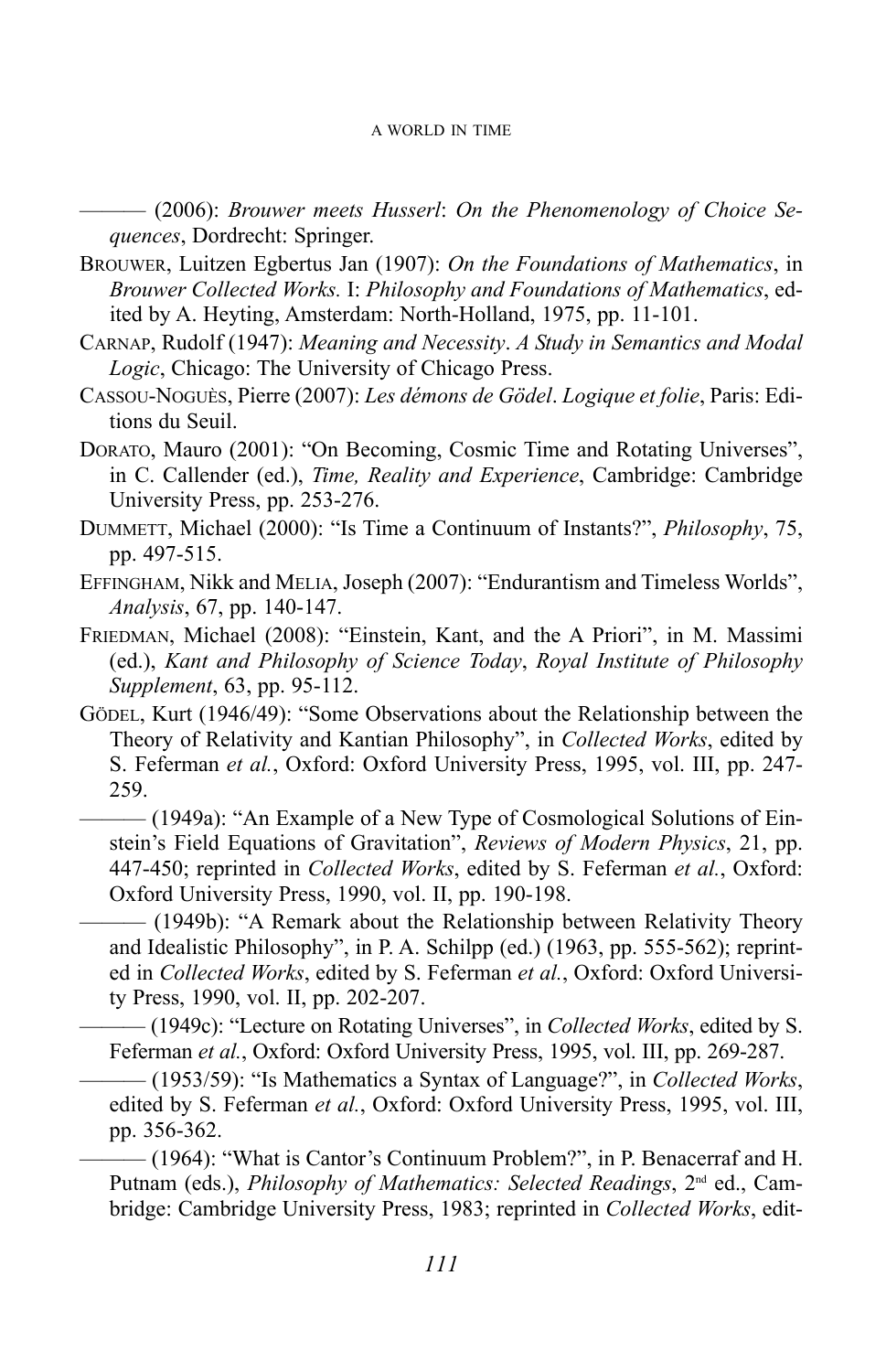ed by S. Feferman *et al.*, Oxford: Oxford University Press, 1990, vol. II, pp. 254-270.

- HARTMANN, Nicolai (1938): *Möglichkeit und Wirklichkeit*, Berlin: Walter de Gruyter & Co.
- HEISENBERG, Werner Karl (1958): *Physics and Philosophy: The Revolution in Modern Science*, London: Allen & Unwin.
- HINTIKKA, Jaakko (1998): "On Gödel's Philosophical Assumptions", *Synthese*, 114, pp. 13-23.

——— (2000): *On Gödel*, Belmont (Calif.): Wadsworth.

- HORÁK, Zdenék (1979): "Elementary Physical Approach to Mach's Principle and Its Observational Basis", *General Relativity and Gravitation*, 11, pp. 261-279.
- KANT, Immanuel ([1781] 1965): *Critique of Pure Reason*, trans. by N. Kemp Smith, New York: St. Martin's Press.
- LICHTENEGGER, Herbert and MASHHOON, Bahram (2007): "Mach's Principle", in L. Iorio (ed.), *The Measurement of Gravitomagnetism: A Challenging Enterprise*, New York: Nova Science, pp. 13-25.
- LONGUENESSE, Beatrice (1998): *Kant and the Capacity to Judge*, Princeton (N.J.): Princeton University Press.
- PATAUT, Fabrice (2002): "Truth, Meaning, Modalities and Ethics (A Second Interview with Micheal Dummett)", *Philosophical Investigations*, 25, pp. 225-271.
- PUTNAM, Hilary (1967): "Time and Physical Geometry", *Journal of Philosophy*, 64, pp. 240-247.
- QUINE, Willard Van Orman (1948): "On What There Is", *Review of Metaphysics*, 2, pp. 21-38.
- REICHENBACH, Hans ([1928] 1958): *The Philosophy of Space and Time*, New York: Dover Publications.
- RODRÍGUEZ-CONSUEGRA, Francisco A. (1995): *Kurt Gödel*. *Unpublished Philosophical Essays*, Basel-Boston-Berlin: Birkäuser Verlag.
- RUSSELL, Bertrand (1914): *Our Knowledge of the External World*, London: Allen and Unwin.
- $-$ (1936): "On Order in Time", *Proceedings of Cambridge Philosophical Society*, 32, pp. 216-228.
- SAVITT, Steven (2006): "Being and Becoming in Modern Physics", *Stanford Encyclopedia of Philosophy*, http://plato.stanford.edu/entries/spacetime-bebecome.
- SCHILPP, Paul Arthur (ed.) (1963): *The Philosophy of Rudolf Carnap*, LaSalle (Ill.): The Open Court Publishing Co.
- SEARLE, John (1969): *Speech Acts. An Essay in the Philosophy of Language*, Cambridge: Cambridge University Press.
- SIDER, Ted (2001): *Four-Dimensionalism*, Oxford: Oxford University Press.